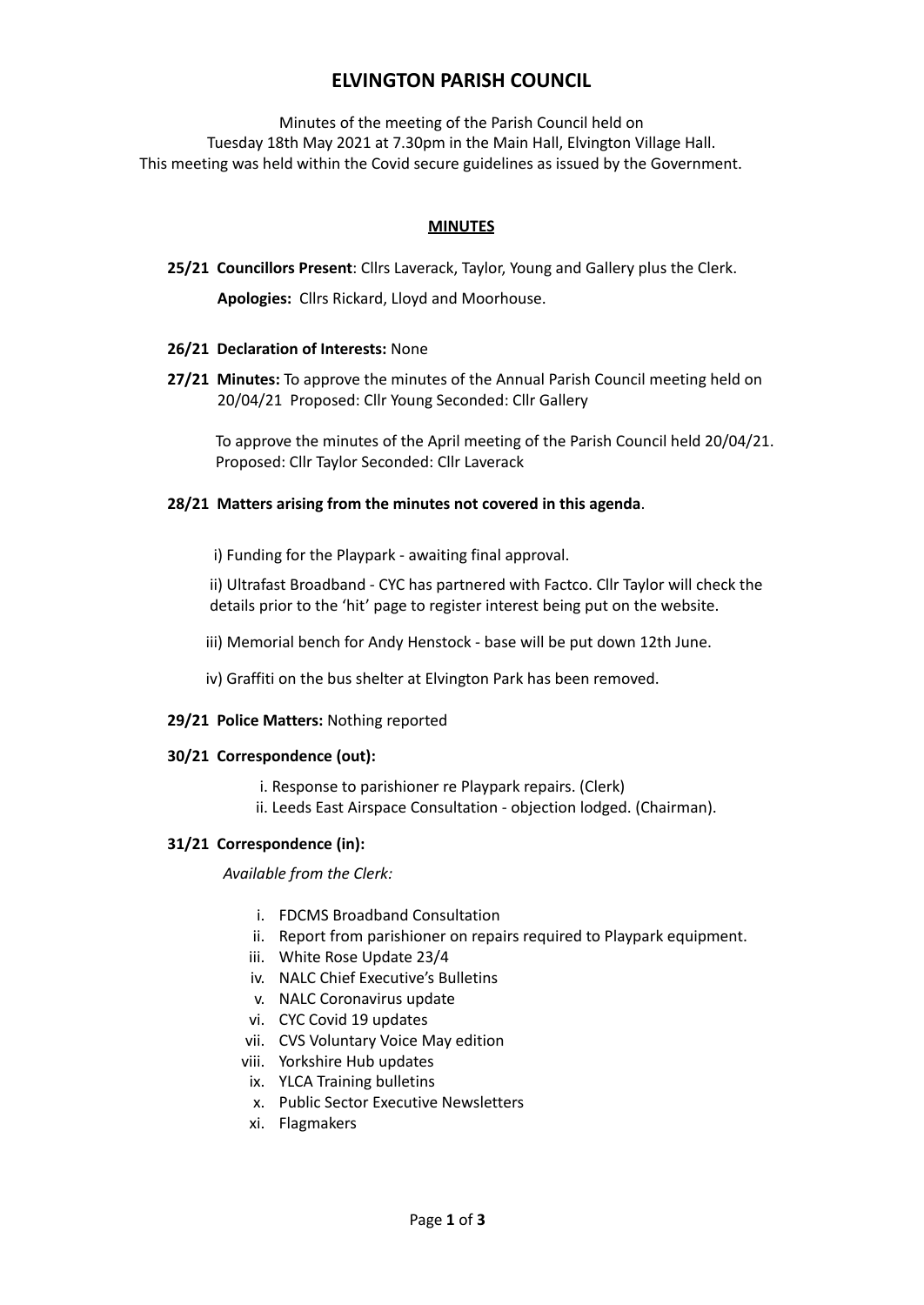## **32/21 Financial.**

## Accounts for 2020-21

- i. Certificate of Exemption
- ii. Annual Governance Statement
- iii. Accounting Statement

All accepted and approved. Proposed: Cllr Taylor Seconded: Cllr Gallery

## Receipts. To note:

i. Precept - £6297.50 ii. VAT Return - £471.40

# Payments. Approved:

i. YLCA conference fee - £40.0 ii. YLCA Planning Webinar Session - £22.50

## Other Matters:

i. Operating Statement approved. Bank statement checked by Cllr Moorhouse. ii. Renewal of Insurance Policy - it was agreed that the 3yr option of £608.01 pa be taken up.

## **33/21 Planning Applications.**

New Applications: None

Approvals: None

Refusals: None

## Applications Withdrawn: None

**34/21 Risk register:** to be carried forward to the next meeting to discuss GDPR in more detail.

## **35/21 Highways, paths and verges**:

- i. Wheldrake Lane junction safety review Cllr Laverack met with Jayne Ward (Road Safety Officer) and Dave Mercer from CYC. It was acknowledged that the junction is dangerous. It is suggested that the pavement be extended.
- ii. Wildflower planting of verges- will be deferred to next year.
- iii. Beckside crossing needs to be appraised in order to have a pedestrian crossing.
- iv. Community garden Dave Meigh will pick this up when doing the Playground.
- **36/21 Emergency Plan:** to be carried forward to the next meeting.
- **37/21 Legacy project:** a task list has been drawn up. Cllr Gallery will look for funding. Cllr Young will sit with local historians and identify 10 sites for notice boards.

## **38/21 Village events.**

- i. Village fete and open gardens Cllr Young will shortly notify all stakeholders for the fete on 18th July. Cllr Laverack will forward a plan of the Village Green to so that she can arrange the siting of the stalls. Toby Johnson has been asked to ensure that the grass has been cut.
- ii. Annual Village Meeting this is deferred until after 21st June when new guidance is expected to be announced.